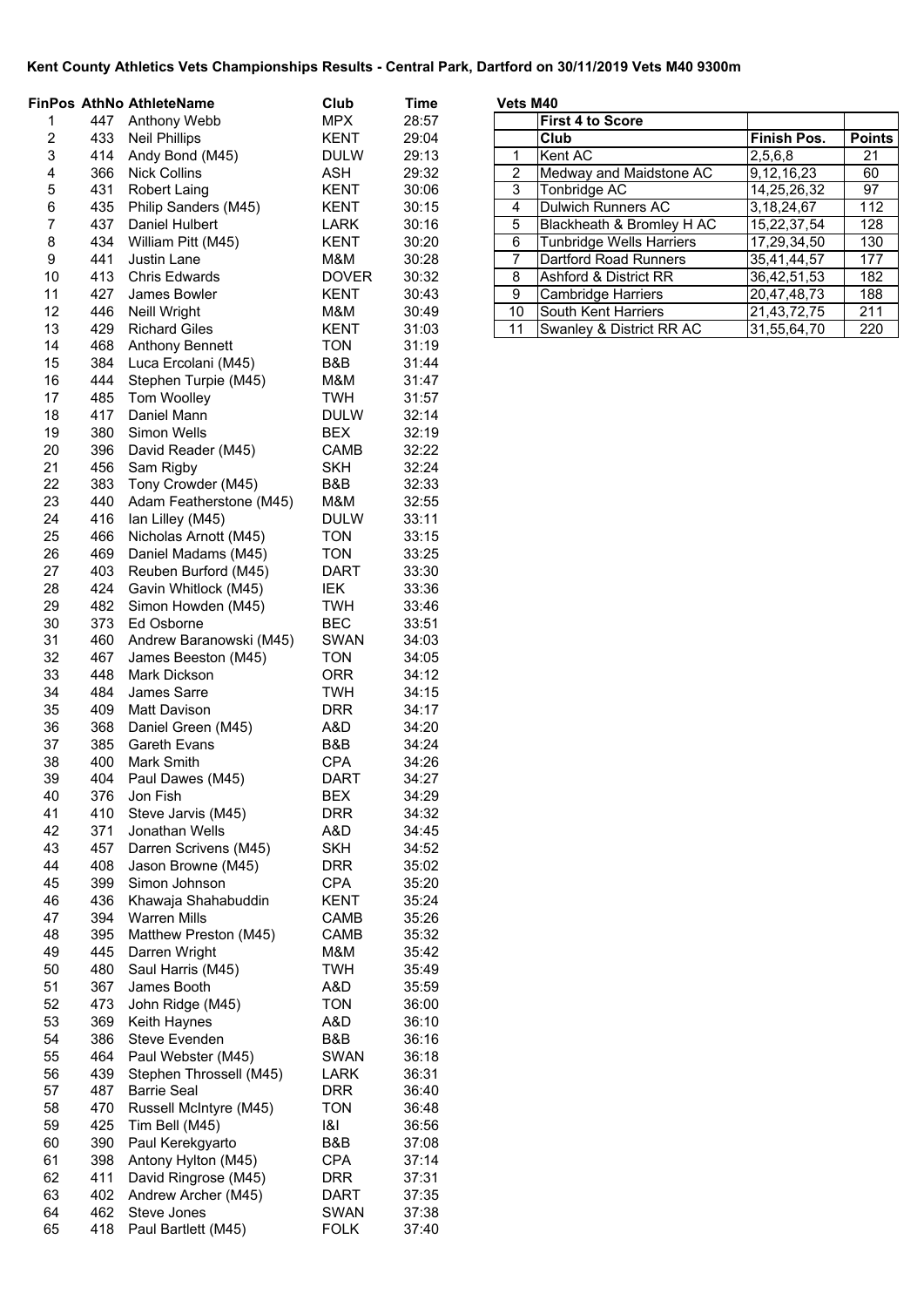| 66 | 372 | Phil Graham             | BEC         | 37:40 |
|----|-----|-------------------------|-------------|-------|
| 67 | 415 | <b>Martin Double</b>    | <b>DULW</b> | 37:59 |
| 68 | 422 | Martin Tynan (M45)      | GTRI        | 38:06 |
| 69 | 421 | Konstantin Gayduk       | <b>GTRI</b> | 38:29 |
| 70 | 461 | Chris Barber (M45)      | <b>SWAN</b> | 38:34 |
| 71 | 471 | Mark Raymond (M45)      | TON         | 38:48 |
| 72 | 458 | Kevin Southen (M45)     | SKH         | 38:51 |
| 73 | 393 | Michael Daly            | <b>CAMB</b> | 39:27 |
| 74 | 465 | Kean Anderson (M45)     | TON         | 40:01 |
| 75 | 454 | <b>Gary Brisley</b>     | <b>SKH</b>  | 40:32 |
| 76 | 382 | Nicolas Corry (M45)     | B&B         | 40:57 |
| 77 | 432 | Philip Marsden (M45)    | KENT        | 41:17 |
| 78 | 379 | Tan Truong (M45)        | BEX         | 41:29 |
| 79 | 453 | Lee Brewer              | SKH         | 42:00 |
| 80 | 449 | lan Gavin               | ORR         | 42:33 |
| 81 | 475 | Scott Shurmer (M45)     | <b>TON</b>  | 43:25 |
| 82 | 463 | <b>Stuart Nicholson</b> | SWAN        | 48:00 |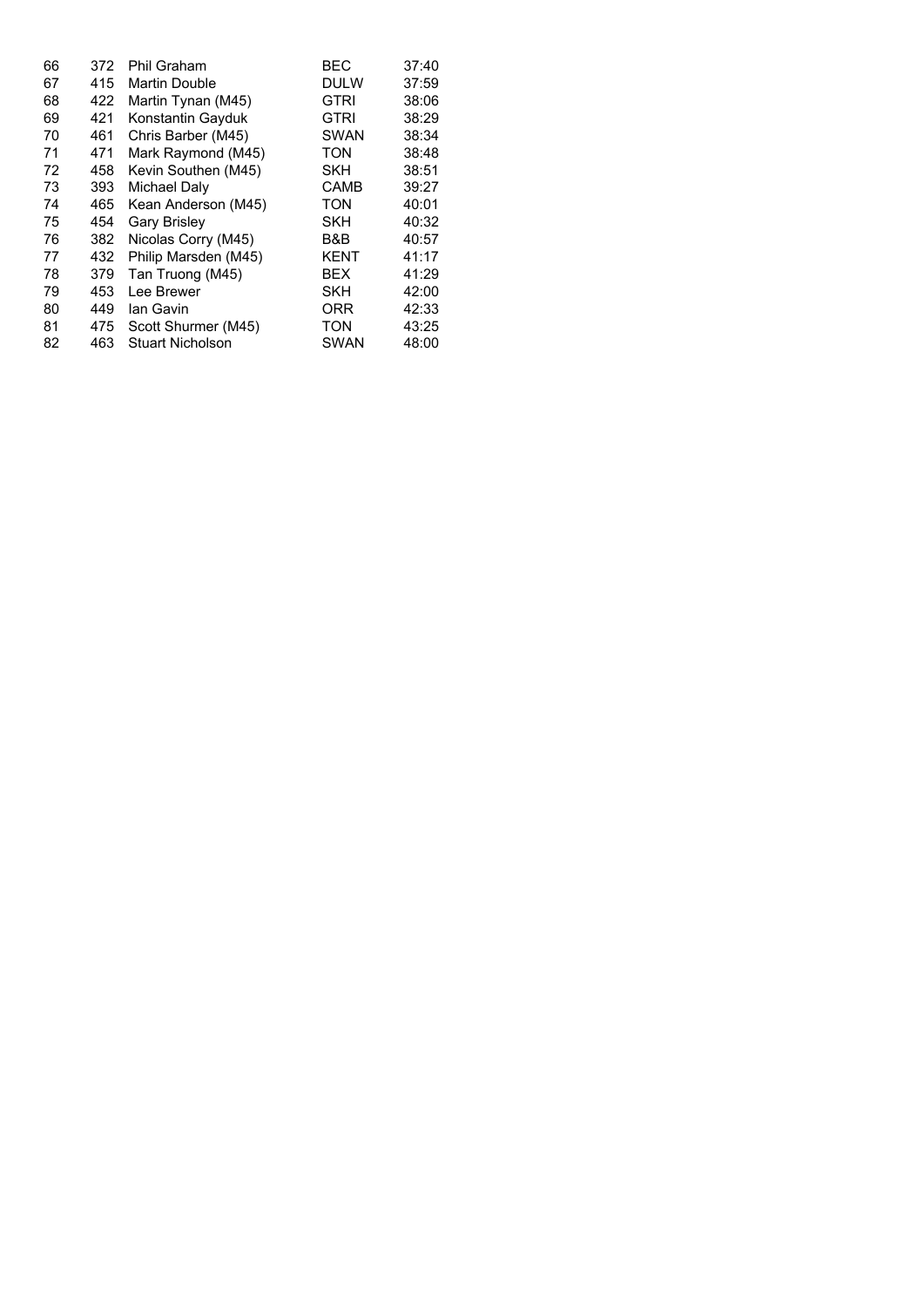|                |           | FinPos AthNo AthleteName                       | Club                     | <b>Time</b>    |                     | Vets M50 |                                                |                     |                       |
|----------------|-----------|------------------------------------------------|--------------------------|----------------|---------------------|----------|------------------------------------------------|---------------------|-----------------------|
| 1              | 94        | Ben Reynolds (M55)                             | <b>TON</b>               | 30:16          |                     |          | <b>First 3 to Score</b>                        |                     |                       |
| $\overline{c}$ | 48        | Stephen Male                                   | <b>FOLK</b>              | 30:20          |                     |          | Club                                           | <b>Finish Pos.</b>  | <b>Points</b>         |
| 3              | 72        | Barry Royden                                   | M&M                      | 30:38          | 1<br>$\overline{2}$ |          | Medway and Maidstone AC<br><b>Tonbridge AC</b> | 3,6,10              | 19<br>$\overline{19}$ |
| 4<br>5         | 104<br>63 | Andrew Howey (M55)<br>Noel Lyons               | <b>TWH</b><br>LARK       | 31:05<br>31:30 | 3                   |          |                                                | 1,7,11              | $\overline{55}$       |
| 6              | 73        | <b>Gareth Williams</b>                         | M&M                      | 32:31          | 4                   |          | <b>Tunbridge Wells Harriers</b><br>Kent AC     | 4,21,30<br>15,19,24 | 58                    |
| 7              | 92        | <b>Richard Newbold</b>                         | <b>TON</b>               | 32:33          | 5                   |          | Blackheath & Bromley H AC                      | 9,16,34             | 59                    |
| 8              | 12        | <b>Paul Collier</b>                            | <b>BEX</b>               | 32:34          | 6                   |          | Dartford Harriers AC                           | 14,22,28            | 64                    |
| 9              | 16        | <b>Heath Anthony</b>                           | B&B                      | 32:48          | $\overline{7}$      |          | Ashford & District RR                          | 18,25,26            | 69                    |
| 10             | 71        | Alun Rodgers                                   | M&M                      | 32:54          | $\overline{8}$      |          | <b>Cambridge Harriers</b>                      | 12,54,65            | 131                   |
| 11             | 90        | Philip Coleman (M55)                           | <b>TON</b>               | 33:03          | $\overline{9}$      |          | <b>Bexley AC</b>                               | 8,68,77             | 153                   |
| 12             | 32        | <b>Christian Poulton</b>                       | CAMB                     | 33:07          | $\overline{10}$     |          | <b>Orpington Road Runners</b>                  | 20,64,76            | 160                   |
| 13             | 86        | <b>Frederick Webb</b>                          | <b>SWAN</b>              | 33:14          | 11                  |          | Petts Wood Runners                             | 58,73,78            | 209                   |
| 14             | 42        | Nicholas Varley                                | <b>DART</b>              | 33:22          |                     |          |                                                |                     |                       |
| 15             | 60        | Leonard Reilly (M55)                           | <b>KENT</b>              | 33:29          |                     |          |                                                |                     |                       |
| 16             | 20        | Roger Beswick (M55)                            | B&B                      | 33:30          |                     |          |                                                |                     |                       |
| 17             | 93        | <b>Mark Pitcairn-Knowles</b>                   | <b>TON</b>               | 33:33          |                     |          |                                                |                     |                       |
| 18             | 9         | Julius Samson                                  | A&D                      | 33:35          |                     |          |                                                |                     |                       |
| 19             | 54        | Roger Beardsworth (M55)                        | <b>KENT</b>              | 33:38          |                     |          |                                                |                     |                       |
| 20             | 77        | Gavin Kitchingham                              | <b>ORR</b>               | 33:42          |                     |          |                                                |                     |                       |
| 21             | 102       | Dave Hadaway                                   | <b>TWH</b>               | 33:45          |                     |          |                                                |                     |                       |
| 22             | 41        | <b>Chris Turner</b>                            | <b>DART</b>              | 33:56          |                     |          |                                                |                     |                       |
| 23             | 82        | Darius Sarshar                                 | <b>SEV</b>               | 34:01          |                     |          |                                                |                     |                       |
| 24             | 57        | <b>Julian Gevers</b>                           | KENT                     | 34:03          |                     |          |                                                |                     |                       |
| 25             | 5         | Scott Lynch                                    | A&D                      | 34:08          |                     |          |                                                |                     |                       |
| 26             | 8         | Andrew Noble (M55)                             | A&D                      | 34:14          |                     |          |                                                |                     |                       |
| 27             | 97        | Michael Thomson                                | <b>TON</b>               | 34:26          |                     |          |                                                |                     |                       |
| 28<br>29       | 37        | David Hall                                     | <b>DART</b>              | 34:29<br>34:39 |                     |          |                                                |                     |                       |
| 30             | 87<br>106 | <b>Tobin Bird</b><br><b>Christopher Potter</b> | <b>TON</b><br><b>TWH</b> | 34:40          |                     |          |                                                |                     |                       |
| 31             | 59        | Paul McCrone                                   | <b>KENT</b>              | 34:42          |                     |          |                                                |                     |                       |
| 32             | 69        | Damon Williams                                 | <b>MAID</b>              | 35:15          |                     |          |                                                |                     |                       |
| 33             | 35        | Anthony Durey (M55)                            | <b>CPA</b>               | 35:21          |                     |          |                                                |                     |                       |
| 34             | 17        | <b>Clayton Aves</b>                            | B&B                      | 35:28          |                     |          |                                                |                     |                       |
| 35             | 61        | Roger Sawyer (M55)                             | <b>KENT</b>              | 35:31          |                     |          |                                                |                     |                       |
| 36             | 44        | <b>Tony Piper</b>                              | <b>DRR</b>               | 35:39          |                     |          |                                                |                     |                       |
| 37             | 7         | Paul Moses (M55)                               | A&D                      | 36:05          |                     |          |                                                |                     |                       |
| 38             | 19        | David Beadle                                   | B&B                      | 36:13          |                     |          |                                                |                     |                       |
| 39             | 70        | Robert Fursey (M55)                            | M&M                      | 36:20          |                     |          |                                                |                     |                       |
| 40             | 6         | Adrian Moody (M55)                             | A&D                      | 36:27          |                     |          |                                                |                     |                       |
| 41             | 98        | Andrew Wood (M55)                              | <b>TON</b>               | 36:35          |                     |          |                                                |                     |                       |
| 42             | 26        | Steven Pairman (M55)                           | B&B                      | 36:38          |                     |          |                                                |                     |                       |
| 43             | 50        | Simon Neville (M55)                            | <b>GTRI</b>              | 36:43          |                     |          |                                                |                     |                       |
| 44             | 110       | Geoff Turner (M55)                             | <b>TWH</b>               | 36:47          |                     |          |                                                |                     |                       |
| 45             | 56        | <b>Alan Curtis</b>                             | <b>KENT</b>              | 37:01          |                     |          |                                                |                     |                       |
| 46<br>47       | 58        | John Greene                                    | <b>KENT</b>              | 37:04          |                     |          |                                                |                     |                       |
| 48             | 18<br>105 | Nicholas Barber (M55)<br>Andrew Joad (M55)     | B&B<br><b>TWH</b>        | 37:12<br>37:15 |                     |          |                                                |                     |                       |
| 49             | 84        | Michael English                                | SWALE                    | 37:25          |                     |          |                                                |                     |                       |
| 50             | 67        | Timothy Thirkettle (M55)                       | <b>MAID</b>              | 37:35          |                     |          |                                                |                     |                       |
| 51             | 40        | Cullen O'Donnell                               | <b>DART</b>              | 37:36          |                     |          |                                                |                     |                       |
| 52             | 52        | John Platts                                    | IEK                      | 37:47          |                     |          |                                                |                     |                       |
| 53             | 96        | Mark Schofield (M55)                           | <b>TON</b>               | 37:48          |                     |          |                                                |                     |                       |
| 54             | 30        | Clem Dixon (M55)                               | CAMB                     | 37:50          |                     |          |                                                |                     |                       |
| 55             | 4         | Carl Ireland (M55)                             | A&D                      | 37:50          |                     |          |                                                |                     |                       |
| 56             | 46        | Michael Fullilove (M55)                        | <b>DULW</b>              | 37:59          |                     |          |                                                |                     |                       |
| 57             | 111       | Simon Whitaker                                 | <b>TWH</b>               | 38:02          |                     |          |                                                |                     |                       |
| 58             | 80        | Tim Springett (M55)                            | <b>PWR</b>               | 38:10          |                     |          |                                                |                     |                       |
| 59             | 34        | Andrew Phillips (M55)                          | CANT                     | 38:17          |                     |          |                                                |                     |                       |
| 60             | 47        | <b>Richard Fowles</b>                          | <b>FOLK</b>              | 38:20          |                     |          |                                                |                     |                       |
| 61             | 103       | Martin Hobbs                                   | <b>TWH</b>               | 38:21          |                     |          |                                                |                     |                       |
| 62             | 91        | Antony Fullbrook (M55)                         | <b>TON</b>               | 38:21          |                     |          |                                                |                     |                       |
| 63             | 107       | Michael Russell                                | <b>TWH</b>               | 38:31          |                     |          |                                                |                     |                       |
| 64             | 75        | Michael Brockwell (M55)                        | <b>ORR</b>               | 38:35          |                     |          |                                                |                     |                       |
| 65             | 31        | Martin Hawkins (M55)                           | CAMB                     | 38:39          |                     |          |                                                |                     |                       |
| 66             | 108       | <b>Colin Timmins</b>                           | <b>TWH</b>               | 38:41          |                     |          |                                                |                     |                       |

| Vets M50       |                                 |             |               |
|----------------|---------------------------------|-------------|---------------|
|                | <b>First 3 to Score</b>         |             |               |
|                | Club                            | Finish Pos. | <b>Points</b> |
| 1              | Medway and Maidstone AC         | 3,6,10      | 19            |
| $\overline{2}$ | Tonbridge AC                    | 1,7,11      | 19            |
| 3              | <b>Tunbridge Wells Harriers</b> | 4,21,30     | 55            |
| 4              | Kent AC                         | 15, 19, 24  | 58            |
| 5              | Blackheath & Bromley H AC       | 9,16,34     | 59            |
| 6              | <b>Dartford Harriers AC</b>     | 14,22,28    | 64            |
| $\overline{7}$ | Ashford & District RR           | 18,25,26    | 69            |
| 8              | Cambridge Harriers              | 12,54,65    | 131           |
| 9              | <b>Bexley AC</b>                | 8,68,77     | 153           |
| 10             | Orpington Road Runners          | 20,64,76    | 160           |
| 11             | Petts Wood Runners              | 58,73,78    | 209           |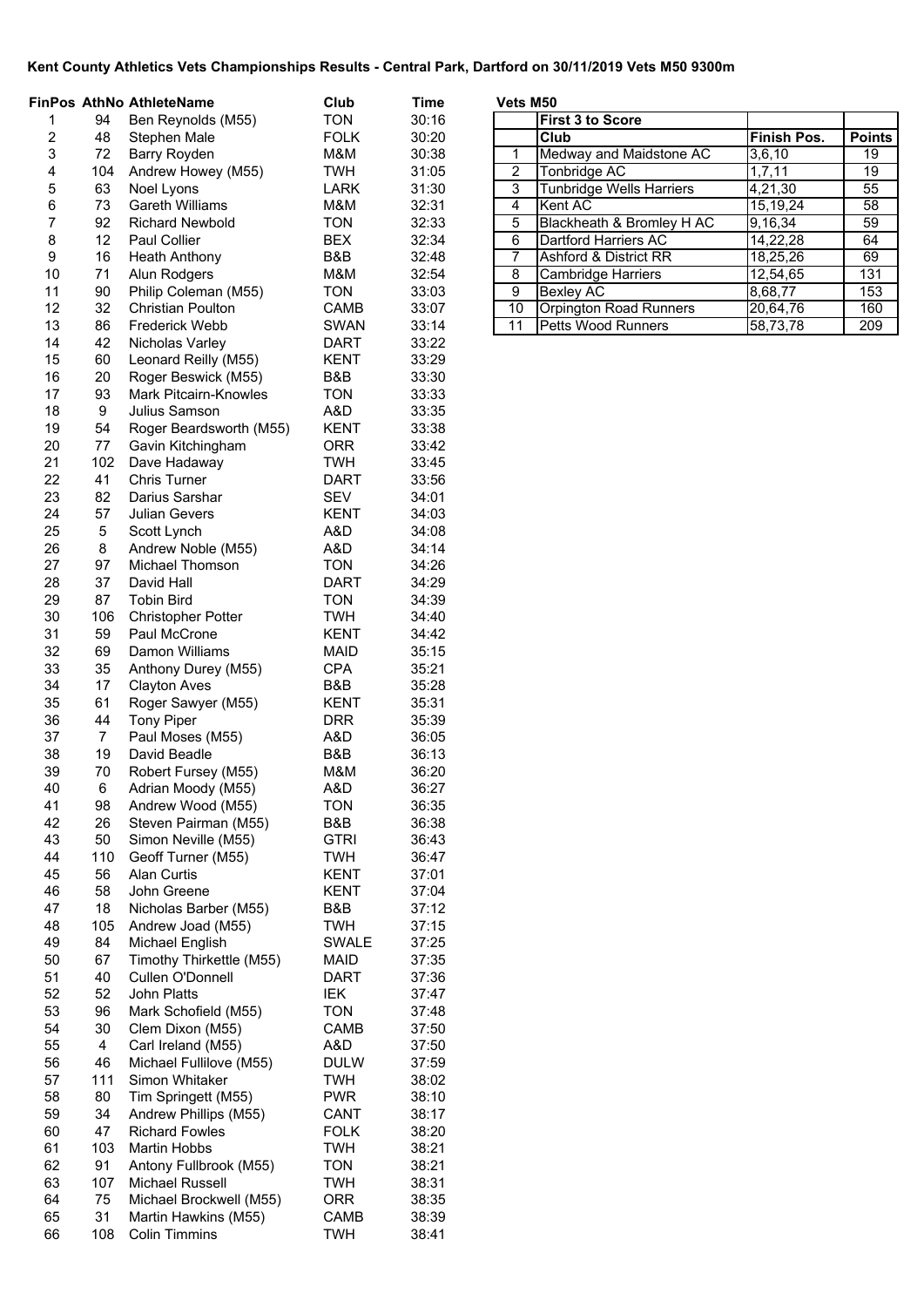| 67 | 3   | Adrian Beresford (M55)    | A&D         | 39:06 |
|----|-----|---------------------------|-------------|-------|
| 68 | 14  | Jonathan Hunter (M55)     | <b>BEX</b>  | 39:19 |
| 69 | 55  | Paul Crompton             | <b>KENT</b> | 39:36 |
| 70 | 29  | James Unwin (M55)         | B&B         | 39:56 |
| 71 | 22  | Mark Ellison (M55)        | B&B         | 40:12 |
| 72 | 39  | Jonathan Ives             | DART        | 40:13 |
| 73 | 81  | Paul Whelan               | <b>PWR</b>  | 40:20 |
| 74 | 99  | Andrew Deighton           | <b>TWH</b>  | 40:47 |
| 75 | 25  | <b>Sheridan Morris</b>    | B&B         | 41:00 |
| 76 | 78  | David Whiting (M55)       | <b>ORR</b>  | 41:01 |
| 77 | 15  | Kevin Winch (M55)         | <b>BEX</b>  | 41:09 |
| 78 | 79  | David Moore               | <b>PWR</b>  | 41:09 |
| 79 | 100 | Luke Edwardes-Evans (M55) | <b>TWH</b>  | 41:16 |
| 80 | 1   | Andrew Huxley (M55)       | ASH         | 41:23 |
| 81 | 85  | <b>Andrew Dunmall</b>     | <b>SWAN</b> | 42:30 |
| 82 | 88  | Cain Bradley (M55)        | <b>TON</b>  | 42:39 |
| 83 | 101 | Tom Fox (M55)             | <b>TWH</b>  | 42:55 |
| 84 | 74  | Alan Probert (M55)        | <b>MOTE</b> | 43:24 |
| 85 | 45  | Joseph Brady              | <b>DULW</b> | 44:29 |
| 86 | 13  | Chris Gosden              | <b>BEX</b>  | 44:51 |
| 87 | 11  | Ben Walsh (M55)           | <b>BEC</b>  | 46:00 |
| 88 | 36  | Julian Mills (M55)        | CPA         | 47:57 |
|    |     |                           |             |       |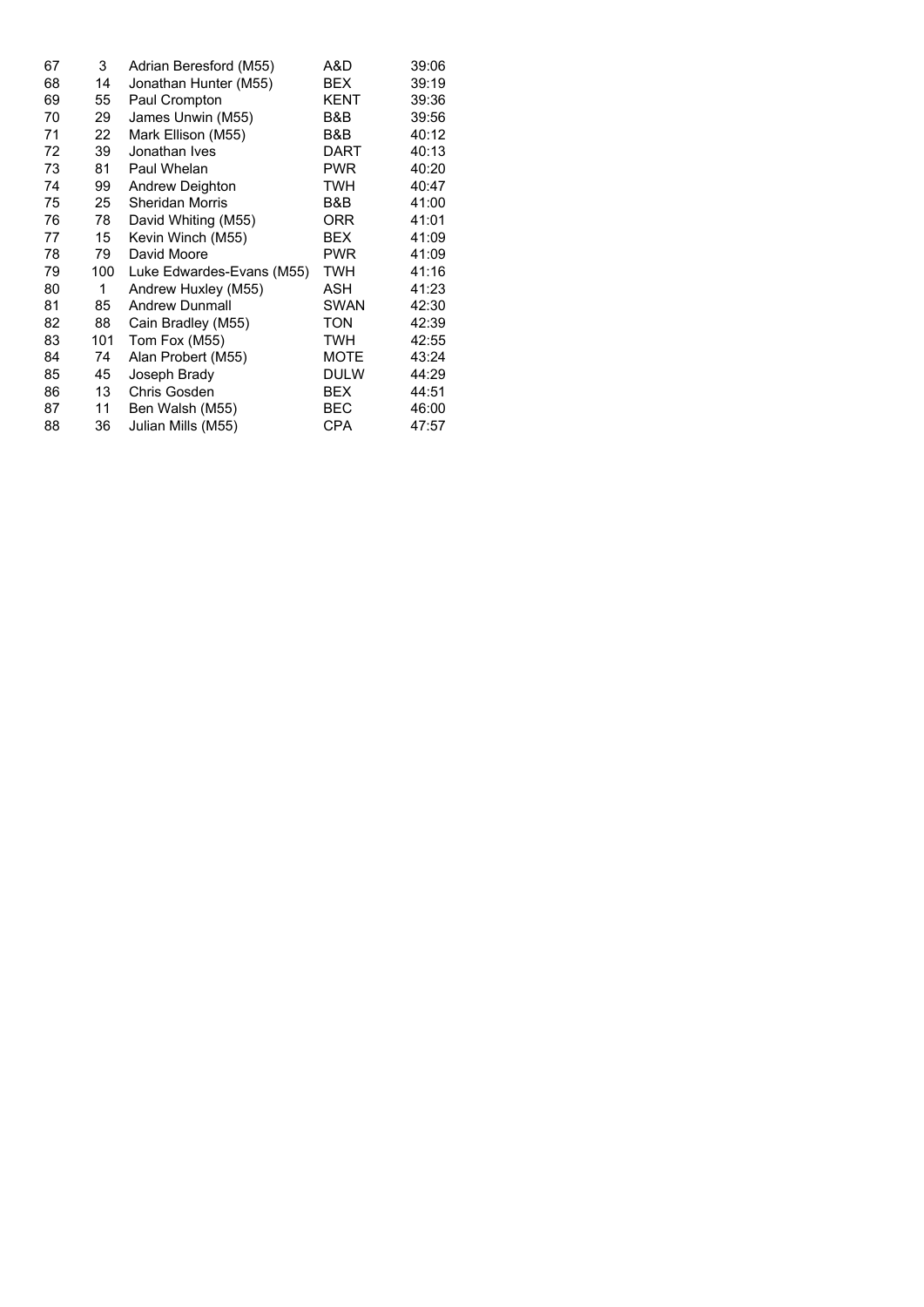| Vets M60                |     |                                 |              |             | Vets M60       |                                 |                    |                 |
|-------------------------|-----|---------------------------------|--------------|-------------|----------------|---------------------------------|--------------------|-----------------|
|                         |     | <b>FinPos AthNo AthleteName</b> | Club         | <b>Time</b> |                | <b>First 3 to Score</b>         |                    |                 |
| 1                       | 173 | Ross Kinloch                    | <b>TON</b>   | 21:15       |                | Club                            | <b>Finish Pos.</b> | Poin            |
| $\overline{\mathbf{c}}$ | 155 | Paul McAuliffe                  | <b>LARK</b>  | 21:26       | 1              | South Kent Harriers             | 5,6,10             | 21              |
| $\mathbf{3}$            | 133 | lan Stokes                      | CANT         | 21:41       | 2              | Kent AC                         | 11, 13, 17         | 41              |
| 4                       | 162 | John Gurney                     | <b>PWR</b>   | 21:53       | $\overline{3}$ | <b>Canterbury Harriers</b>      | 3,16,24            | 43              |
| 5                       | 170 | <b>Raymond Pearce</b>           | <b>SKH</b>   | 21:55       | $\overline{4}$ | Petts Wood Runners              | 4,22,25            | 51              |
| 6                       | 169 | Paul Hollands                   | <b>SKH</b>   | 22:13       | 5              | Larkfield AC                    | 2,15,42            | 59              |
| $\overline{7}$          | 171 | Michael Baron                   | <b>SWAN</b>  | 22:18       | 6              | <b>Dulwich Runners AC</b>       | 20,21,32           | $\overline{73}$ |
| $\bf 8$                 | 139 | Peter Butler                    | <b>DRR</b>   | 22:21       | $\overline{7}$ | <b>Tunbridge Wells Harriers</b> | 12,33,38           | 83              |
| $\boldsymbol{9}$        | 332 | Michael Beecher                 | <b>BEC</b>   | 22:25       | 8              | <b>Cambridge Harriers</b>       | 14,30,43           | $\overline{87}$ |
| 10                      | 168 | Michael Hayley (M65)            | <b>SKH</b>   | 22:29       | $\overline{9}$ | Beckenham RC                    | 9,36,44            | 89              |
| 11                      | 149 | John Barron                     | <b>KENT</b>  | 22:40       | 10             | Blackheath & Bromley H AC       | 26,37,39           | 102             |
| 12                      | 175 | <b>Stephen Austin</b>           | <b>TWH</b>   | 22:44       | 11             | Dartford Road Runners           | 8,46,49            | 103             |
| 13                      | 153 | <b>Gary Sullivan</b>            | <b>KENT</b>  | 22:51       |                |                                 |                    |                 |
| 14                      | 121 | Alan Black (M65)                | CAMB         | 22:53       |                |                                 |                    |                 |
| 15                      | 157 | <b>Stephen Whiting</b>          | LARK         | 23:08       |                |                                 |                    |                 |
| 16                      | 127 | Simon Cox                       | CANT         | 23:27       |                |                                 |                    |                 |
| 17                      | 151 | <b>Bernard Hutchinson</b>       | <b>KENT</b>  | 23:45       |                |                                 |                    |                 |
| 18                      | 143 | Mark Sluman (M65)               | <b>DOVER</b> | 23:48       |                |                                 |                    |                 |
| 19                      | 165 | James Graham (M65)              | <b>SEV</b>   | 23:52       |                |                                 |                    |                 |
| 20                      | 145 | Stephen Smythe                  | <b>DULW</b>  | 23:58       |                |                                 |                    |                 |
| 21                      | 146 | Neville Webb                    | <b>DULW</b>  | 24:03       |                |                                 |                    |                 |
| 22                      | 164 | <b>Charles Yates</b>            | <b>PWR</b>   | 24:04       |                |                                 |                    |                 |
|                         |     |                                 |              |             |                |                                 |                    |                 |
| 23                      | 174 | Alan Newman (M65)               | <b>TON</b>   | 24:08       |                |                                 |                    |                 |
| 24                      | 131 | Thomas Hooley                   | CANT         | 24:11       |                |                                 |                    |                 |
| 25                      | 163 | <b>Bill Middleton</b>           | <b>PWR</b>   | 24:22       |                |                                 |                    |                 |
| 26                      | 115 | Luigi Arcuri                    | B&B          | 25:02       |                |                                 |                    |                 |
| 27                      | 125 | Steven Clark (M65)              | CANT         | 25:08       |                |                                 |                    |                 |
| 28                      | 161 | <b>Mark Russell</b>             | <b>ORR</b>   | 25:20       |                |                                 |                    |                 |
| 29                      | 138 | Gareth Robson                   | <b>CPTRI</b> | 25:28       |                |                                 |                    |                 |
| 30                      | 123 | lan McCarthy                    | CAMB         | 25:30       |                |                                 |                    |                 |
| 31                      | 167 | Ros Carter                      | <b>SKH</b>   | 25:33       |                |                                 |                    |                 |
| 32                      | 144 | Robert Bell (M65)               | <b>DULW</b>  | 26:02       |                |                                 |                    |                 |
| 33                      | 177 | <b>Nick Pierce</b>              | <b>TWH</b>   | 26:22       |                |                                 |                    |                 |
| 34                      | 129 | <b>Andrew Farrant</b>           | CANT         | 26:30       |                |                                 |                    |                 |
| 35                      | 128 | Robert Davison (M65)            | CANT         | 26:33       |                |                                 |                    |                 |
| 36                      | 112 | Kenneth Baksh (M65)             | <b>BEC</b>   | 26:56       |                |                                 |                    |                 |
| 37                      | 120 | John Turner (M65)               | B&B          | 27:04       |                |                                 |                    |                 |
| 38                      | 178 | Peter Richardson (M65)          | <b>TWH</b>   | 27:34       |                |                                 |                    |                 |
| 39                      | 119 | David Leal                      | B&B          | 27:45       |                |                                 |                    |                 |
| 40                      | 132 | Tony Savage (M65)               | CANT         | 27:50       |                |                                 |                    |                 |
| 41                      | 126 | John Cooper                     | CANT         | 27:57       |                |                                 |                    |                 |
| 42                      | 156 | Frederick Streatfield (M65)     | <b>LARK</b>  | 28:10       |                |                                 |                    |                 |
| 43                      | 124 | <b>Michael Simmons</b>          | CAMB         | 28:50       |                |                                 |                    |                 |
| 44                      | 114 | Andrew Hinds (M65)              | <b>BEC</b>   | 28:55       |                |                                 |                    |                 |
| 45                      | 148 | Malcolm Gibbs (M65)             | <b>FOLK</b>  | 28:56       |                |                                 |                    |                 |
| 46                      | 412 | Glen Ridout                     | <b>DRR</b>   | 29:10       |                |                                 |                    |                 |
| 47                      | 130 | Joe Hicks (M65)                 | CANT         | 29:23       |                |                                 |                    |                 |
| 48                      | 176 | Allan Cheek (M65)               | <b>TWH</b>   | 31:06       |                |                                 |                    |                 |
| 49                      | 141 | Roy Knight (M65)                | <b>DRR</b>   | 31:12       |                |                                 |                    |                 |
| 50                      | 147 | Grahame Eke (M65)               | <b>FOLK</b>  | 31:31       |                |                                 |                    |                 |
| 51                      | 136 | <b>Brent Parker</b>             | <b>CPA</b>   | 34:50       |                |                                 |                    |                 |

| s m60 |     |                       |             |       | vets m60 |                            |                           |     |
|-------|-----|-----------------------|-------------|-------|----------|----------------------------|---------------------------|-----|
|       |     | Pos AthNo AthleteName | Club        | Time  |          | <b>First 3 to Score</b>    |                           |     |
|       | 173 | Ross Kinloch          | <b>TON</b>  | 21:15 |          | <b>Club</b>                | <b>Finish Pos. Points</b> |     |
| 2.    | 155 | <b>Paul McAuliffe</b> | <b>LARK</b> | 21:26 |          | South Kent Harriers        | 5,6,10                    | 21  |
| 3     | 133 | lan Stokes            | <b>CANT</b> | 21:41 | 2        | Kent AC                    | 11, 13, 17                | 41  |
| 4     | 162 | John Gurney           | <b>PWR</b>  | 21:53 | 3        | <b>Canterbury Harriers</b> | 3,16,24                   | 43  |
| 5.    | 170 | Raymond Pearce        | <b>SKH</b>  | 21:55 | 4        | <b>Petts Wood Runners</b>  | 4,22,25                   | 51  |
| 6.    | 169 | Paul Hollands         | <b>SKH</b>  | 22:13 | 5        | Larkfield AC               | 2,15,42                   | 59  |
|       | 171 | Michael Baron         | <b>SWAN</b> | 22:18 | 6        | Dulwich Runners AC         | 20,21,32                  | 73  |
| 8     | 139 | Peter Butler          | <b>DRR</b>  | 22:21 |          | Tunbridge Wells Harriers   | 12,33,38                  | 83  |
| 9     | 332 | Michael Beecher       | <b>BEC</b>  | 22:25 | 8        | <b>Cambridge Harriers</b>  | 14,30,43                  | 87  |
| 10    | 168 | Michael Hayley (M65)  | <b>SKH</b>  | 22:29 | 9        | Beckenham RC               | 9,36,44                   | 89  |
| 11    | 149 | John Barron           | <b>KENT</b> | 22:40 | 10       | Blackheath & Bromley H AC  | 26,37,39                  | 102 |
| 12    | 175 | Stephen Austin        | <b>TWH</b>  | 22:44 |          | Dartford Road Runners      | 8,46,49                   | 103 |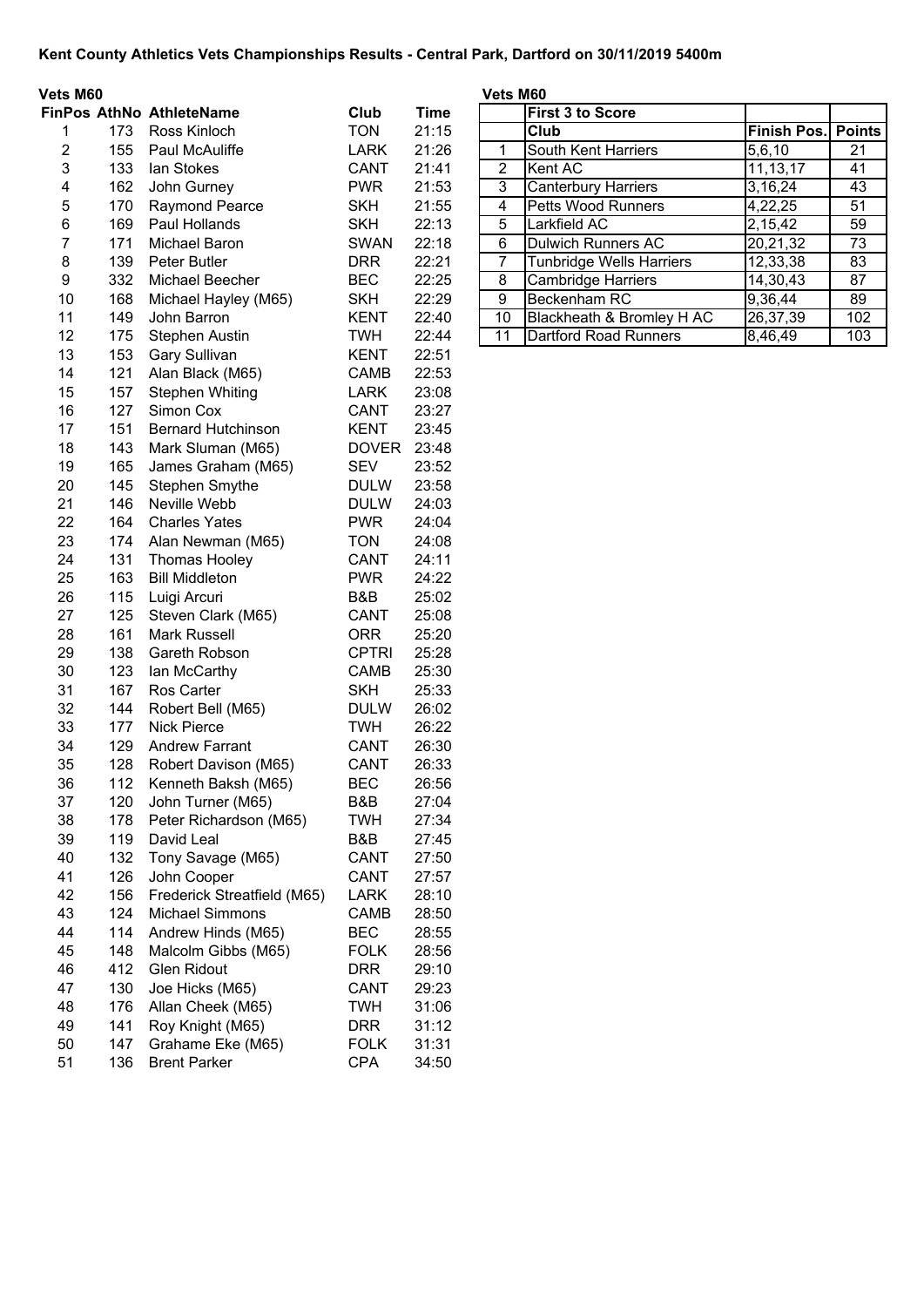|                | <b>Vets M70</b> |                                |             |       |  |  |  |  |  |
|----------------|-----------------|--------------------------------|-------------|-------|--|--|--|--|--|
|                |                 | FinPos AthNo AthleteName       | Club        | Time  |  |  |  |  |  |
| 1              | 181 -           | <b>Michael Davies</b>          | A&D         | 23:32 |  |  |  |  |  |
| 2              | 180             | <b>Andrew Hope</b>             | ASH         | 25:05 |  |  |  |  |  |
| 3              | 182             | <b>Peter Hamilton</b>          | B&B         | 25:16 |  |  |  |  |  |
| 4              | 195             | <b>Trevor Edgley</b>           | 1&1         | 26:13 |  |  |  |  |  |
| 5              | 198             | Philip Wallace                 | M&M         | 26:23 |  |  |  |  |  |
| 6              | 202             | Geoffrey Kitchener             | <b>SEV</b>  | 26:48 |  |  |  |  |  |
| $\overline{7}$ | 184             | Keith Dungate                  | <b>CAMB</b> | 26:59 |  |  |  |  |  |
| 8              | 194             | <b>Barry Bell</b>              | ।&।         | 27:10 |  |  |  |  |  |
| 9              | 200             | Tony Rea (M75)                 | <b>MOTE</b> | 27:13 |  |  |  |  |  |
| 10             | 183             | Jim Phelan                     | B&B         | 27:18 |  |  |  |  |  |
| 11             | 189             | <b>Gerry Reilly</b>            | CANT        | 27:30 |  |  |  |  |  |
| 12             | 185             | Peter Hadley                   | CAMB        | 27:48 |  |  |  |  |  |
| 13             | 187             | <b>Geoff Burston</b>           | CANT        | 28:27 |  |  |  |  |  |
| 14             | 199             | Michael Jefferies              | <b>MOTE</b> | 29:11 |  |  |  |  |  |
| 15             | 193             | Vernon Thomas (M75)            | <b>GTRI</b> | 29:39 |  |  |  |  |  |
| 16             | 201             | Michael Sillitoe               | ORR         | 30:02 |  |  |  |  |  |
| 17             | 197             | David Grunfeld                 | <b>MAID</b> | 30:37 |  |  |  |  |  |
| 18             | 204             | <b>Maurice Marchant</b>        | <b>TON</b>  | 30:57 |  |  |  |  |  |
| 19             | 186             | Ian Marshall                   | <b>CAMB</b> | 31:00 |  |  |  |  |  |
| 20             | 192             | Christopher Ball (M75)         | <b>GTRI</b> | 31:18 |  |  |  |  |  |
| 21             | 191             | Vic Withey                     | <b>DRR</b>  | 31:56 |  |  |  |  |  |
| 22             | 188             | John Hartley                   | CANT        | 32:28 |  |  |  |  |  |
| 23             | 203             | Richard Pitcairn-Knowles (M80) | SEV         | 40:51 |  |  |  |  |  |
| 24             | 206             | Bryon Taylor (M80)             | TWH         | 48:56 |  |  |  |  |  |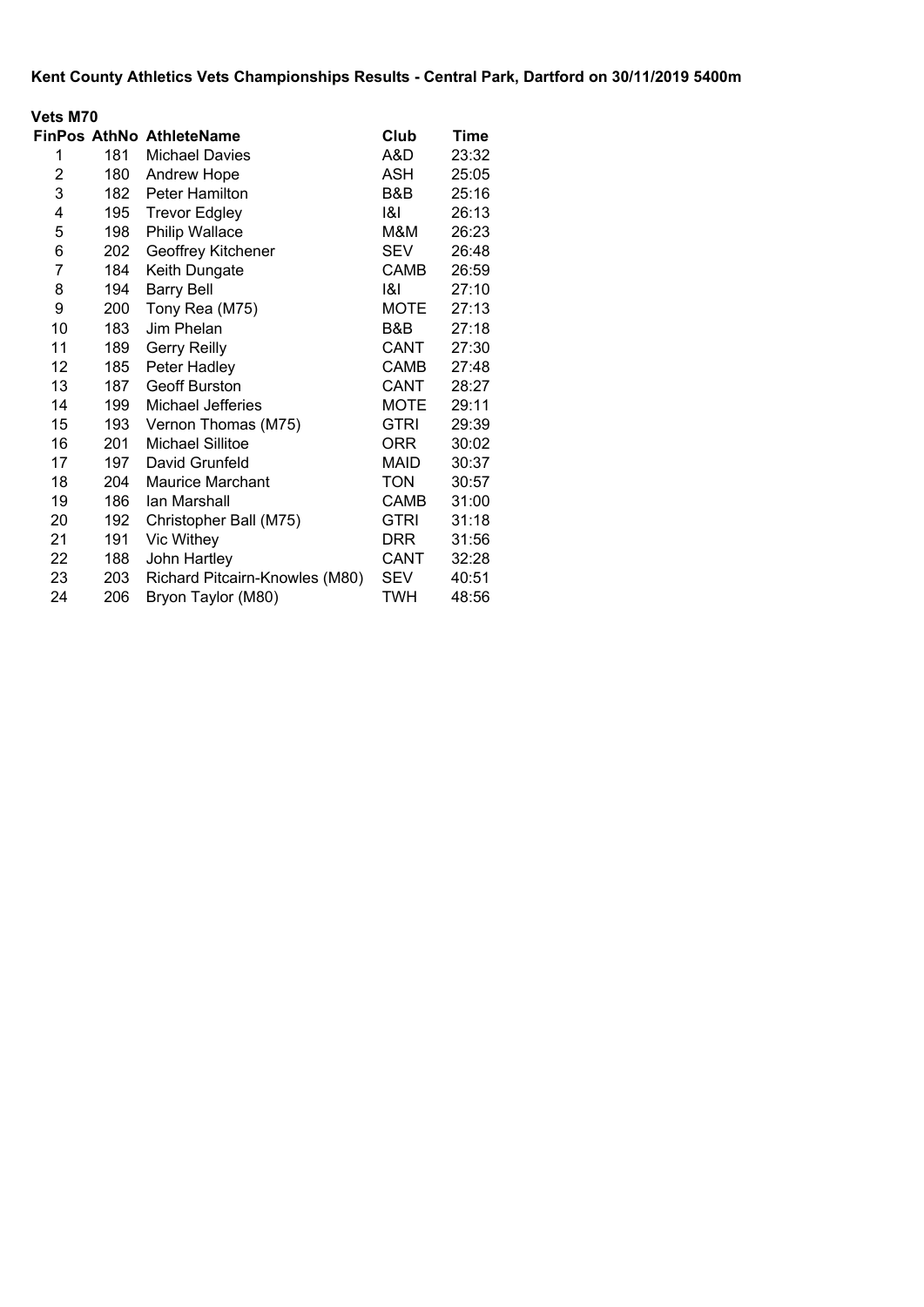| Vets W35       |            |                                          |                          |                | Vets W35 |                                  |                    |                 |
|----------------|------------|------------------------------------------|--------------------------|----------------|----------|----------------------------------|--------------------|-----------------|
|                |            | <b>FinPos AthNo AthleteName</b>          | Club                     | Time           |          | <b>First 3 to Score</b>          |                    |                 |
| 1              | 235        | <b>Elkie Mace</b>                        | <b>DULW</b>              | 20:12          |          | Club                             | <b>Finish Pos.</b> | <b>Points</b>   |
| $\overline{c}$ | 253        | Nicola Lilley                            | MTRI                     | 20:53          | 1        | Tonbridge AC                     | 3,4,9              | 16              |
| 3              | 263        | <b>Elizabeth Weeks</b>                   | <b>TON</b>               | 21:09          | 2        | Medway and Maidstone AC          | 10,11,23           | 44              |
| 4              | 258        | Claire Day                               | <b>TON</b>               | 21:19          | 3        | <b>Ashford &amp; District RR</b> | 6,25,26            | 57              |
| 5              | 242        | Teresa Murphy (W40)                      | KENT                     | 21:35          | 4        | <b>Tunbridge Wells Harriers</b>  | 12,22,24           | 58              |
| 6              | 214        | Becky Macey                              | A&D                      | 21:38          | 5        | <b>Central Park Athletics</b>    | 16,19,36           | $\overline{71}$ |
| 7              | 254        | <b>Hannah Roberts</b>                    | <b>PWR</b>               | 21:39          | 6        | Beckenham RC                     | 14,38,40           | 92              |
| 8              | 224        | Lucy Marlow                              | CAMB                     | 21:46          | 7        | Folkestone RC                    | 34,35,37           | 106             |
| 9              | 259        | Nichola Evans                            | <b>TON</b>               | 22:02          |          |                                  |                    |                 |
| 10             | 250        | Taryne McPherson (W40)                   | M&M                      | 22:15          |          |                                  |                    |                 |
| 11             | 249        | Jenny Fowler (W40)                       | M&M                      | 22:52          |          |                                  |                    |                 |
| 12             | 268        | Jillian Holford (W45)                    | <b>TWH</b>               | 23:01          |          |                                  |                    |                 |
| 13             | 247        | Vera Hunter                              | MAID                     | 23:06          |          |                                  |                    |                 |
| 14             | 219        | Aurelia Osborne (W40)                    | <b>BEC</b>               | 23:13          |          |                                  |                    |                 |
| 15             | 243        | Zuzana Nemeckova (W40)                   | KENT                     | 23:27          |          |                                  |                    |                 |
| 16             | 227        | Elizabeth Brookes (W40)                  | <b>CPA</b>               | 23:43          |          |                                  |                    |                 |
| 17             | 234        | Sophie Price                             | DRR                      | 23:50          |          |                                  |                    |                 |
| 18             | 241        | Sally George                             | 1&1                      | 24:05          |          |                                  |                    |                 |
| 19             | 228        | <b>Tessa Hales</b>                       | <b>CPA</b>               | 24:24          |          |                                  |                    |                 |
| 20             | 257        | <b>Kim Cross</b>                         | <b>TON</b>               | 24:40          |          |                                  |                    |                 |
| 21             | 255        | Wendy Walach (W40)                       | <b>SWALE</b>             | 25:09          |          |                                  |                    |                 |
| 22             | 265        | Ana-Maria Green (W50)                    | TWH                      | 25:27          |          |                                  |                    |                 |
| 23             | 251        | Vanessa Vander                           | M&M                      | 25:29          |          |                                  |                    |                 |
| 24             | 269        | Sonja King                               | <b>TWH</b>               | 25:49          |          |                                  |                    |                 |
| 25             | 209        | Massah Cooper (W40)                      | A&D                      | 25:53          |          |                                  |                    |                 |
| 26             | 211        | <b>Claire Green</b>                      | A&D                      | 25:55          |          |                                  |                    |                 |
| 27             | 267        | Louise Hazelton (W45)                    | <b>TWH</b>               | 26:07          |          |                                  |                    |                 |
| 28             | 264        | Clare Andrew (W45)                       | <b>TWH</b>               | 26:19          |          |                                  |                    |                 |
| 29             | 262        | Pearl Pearce (W40)                       | <b>TON</b>               | 26:20          |          |                                  |                    |                 |
| 30             | 270        | Rose Sawyer (W45)                        | <b>TWH</b>               | 26:28          |          |                                  |                    |                 |
| 31             | 273        | Carol Tsang (W40)                        | <b>TWH</b>               | 26:48          |          |                                  |                    |                 |
| 32             | 266        | Claire Hayhurst (W50)                    | TWH                      | 26:49          |          |                                  |                    |                 |
| 33             | 210        | Ailis Goddard                            | A&D                      | 27:07          |          |                                  |                    |                 |
| 34             | 239        | Diane Parsons (W40)                      | <b>FOLK</b>              | 27:15          |          |                                  |                    |                 |
| 35             | 238        | Victoria Green (W40)                     | <b>FOLK</b>              | 27:23          |          |                                  |                    |                 |
| 36             | 231        | <b>Lindsey Sanders</b>                   | <b>CPA</b>               | 28:03          |          |                                  |                    |                 |
| 37             | 236        | Marie Brazier (W40)                      | <b>FOLK</b>              | 28:07          |          |                                  |                    |                 |
| 38             | 218        | Maria Chandler                           | <b>BEC</b>               | 28:11          |          |                                  |                    |                 |
| 39             | 230        | Kirsten McTeer (W40)                     | <b>CPA</b>               | 28:19          |          |                                  |                    |                 |
| 40<br>41       | 216        | Louise Black (W40)                       | <b>BEC</b>               | 28:30          |          |                                  |                    |                 |
|                | 229        | Sonia Hanna                              | <b>CPA</b>               | 29:08          |          |                                  |                    |                 |
| 42<br>43       | 215<br>226 | Sue Reader (W40)                         | A&D                      | 30:35          |          |                                  |                    |                 |
| 44             | 220        | Tracy Balfe (W40)                        | <b>CPA</b><br><b>BEX</b> | 30:54<br>31:02 |          |                                  |                    |                 |
| 45             | 207        | Sarah Dodds (W40)<br>Nicki Buckman (W40) | <b>ASH</b>               | 35:00          |          |                                  |                    |                 |
|                |            |                                          |                          |                |          |                                  |                    |                 |

|   | <b>First 3 to Score</b>          |                    |               |
|---|----------------------------------|--------------------|---------------|
|   | Club                             | <b>Finish Pos.</b> | <b>Points</b> |
|   | Tonbridge AC                     | 3,4,9              | 16            |
| 2 | Medway and Maidstone AC          | 10,11,23           | 44            |
| 3 | <b>Ashford &amp; District RR</b> | 6,25,26            | 57            |
| 4 | Tunbridge Wells Harriers         | 12,22,24           | 58            |
| 5 | <b>Central Park Athletics</b>    | 16,19,36           | 71            |
| 6 | Beckenham RC                     | 14,38,40           | 92            |
|   | <b>Folkestone RC</b>             | 34, 35, 37         | 106           |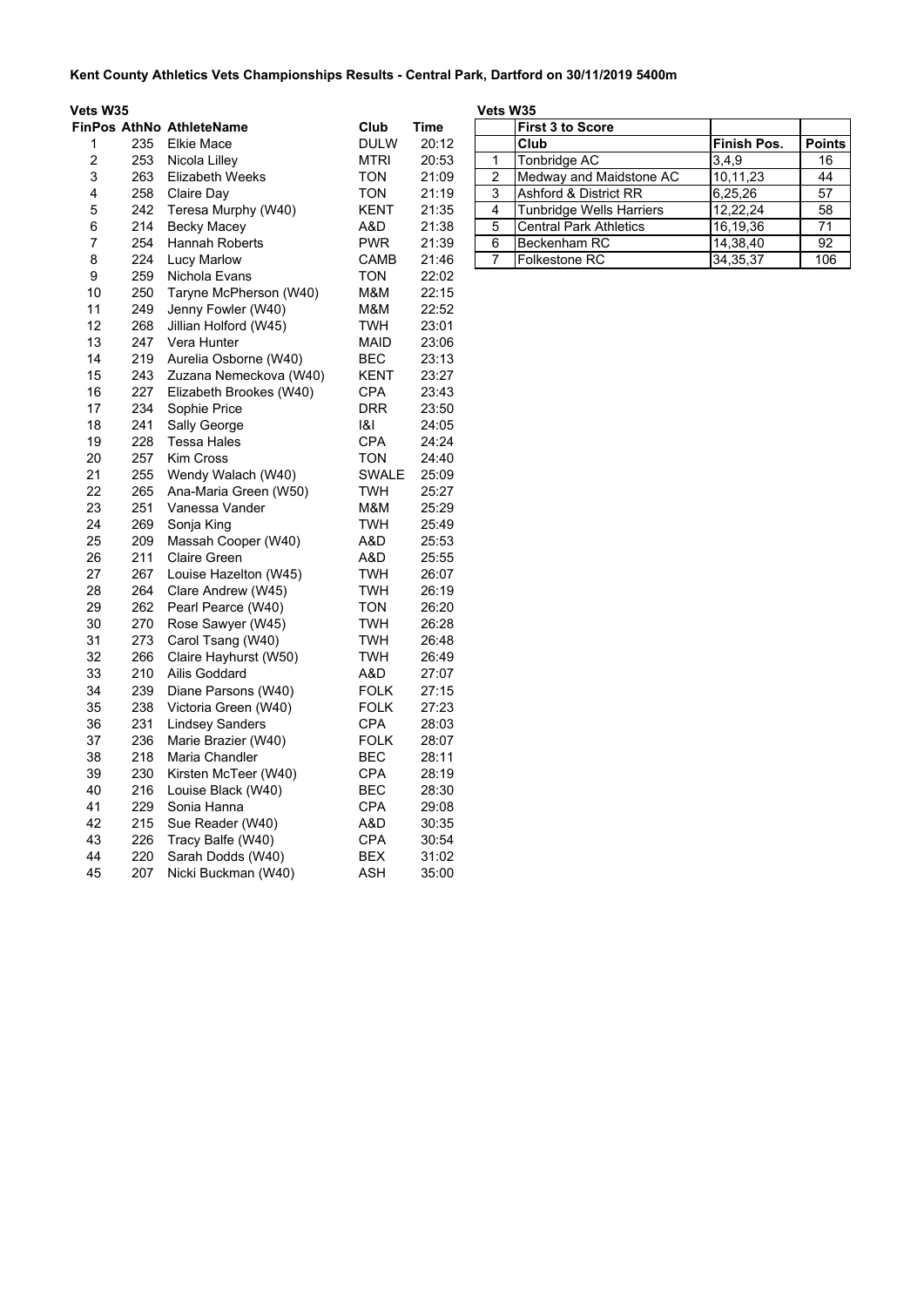| <b>Vets W45</b>             |      |              |  |  |  |  |  |
|-----------------------------|------|--------------|--|--|--|--|--|
| <b>FinPos AthNo Athlete</b> |      |              |  |  |  |  |  |
|                             | 299. | Renata       |  |  |  |  |  |
|                             | ົດ ລ | $T:=-\infty$ |  |  |  |  |  |

|    |     | <b>AUROLONAIR</b>        |              | .     |   |                               |                     |      |
|----|-----|--------------------------|--------------|-------|---|-------------------------------|---------------------|------|
| 1  | 299 | Renata McDonnell         | <b>DEAL</b>  | 20:37 |   | Club                          | <b>Finish Pos.</b>  | Poin |
| 2  | 331 | Tina Oldershaw (W50)     | <b>TON</b>   | 21:22 | 1 | Tonbridge AC                  | $\overline{2,5,16}$ | 23   |
| 3  | 288 | Louise Knight            | CAMB         | 21:31 | 2 | Beckenham RC                  | 8,10,11             | 29   |
| 4  | 315 | <b>Alison Farrall</b>    | <b>KENT</b>  | 22:19 | 3 | Cambridge Harriers            | 3, 14, 18           | 35   |
| 5  | 113 | Nina Ridge               | <b>TON</b>   | 22:25 | 4 | Kent AC                       | 4,9,22              | 35   |
| 6  | 290 | Anoushka Johnson         | <b>CPA</b>   | 22:27 | 5 | <b>Dulwich Runners AC</b>     | 7,12,38             | 57   |
| 7  | 302 | Emma Ibell               | <b>DULW</b>  | 22:30 | 6 | <b>Central Park Athletics</b> | 6,15,44             | 65   |
| 8  | 279 | Kate Marchant (W50)      | <b>BEC</b>   | 22:35 | 7 | <b>Folkestone RC</b>          | 26,32,36            | 94   |
| 9  | 314 | Victoria Buck            | <b>KENT</b>  | 22:36 | 8 | <b>Greenwich Tritons</b>      | 24,27,46            | 97   |
| 10 | 280 | Donna Mewis (W50)        | <b>BEC</b>   | 22:40 | 9 | Swanley & District RR AC      | 40,45,48            | 133  |
| 11 | 278 | Nathalie Gaudillat       | <b>BEC</b>   | 22:42 |   |                               |                     |      |
| 12 | 301 | <b>Yvette Dore</b>       | <b>DULW</b>  | 22:45 |   |                               |                     |      |
| 13 | 283 | Jane Bradshaw            | B&B          | 22:50 |   |                               |                     |      |
| 14 | 287 | Susan Dixon (W50)        | <b>CAMB</b>  | 22:58 |   |                               |                     |      |
| 15 | 291 | Sally Kyle               | <b>CPA</b>   | 22:59 |   |                               |                     |      |
| 16 | 328 | Rachel Fagg              | <b>TON</b>   | 23:10 |   |                               |                     |      |
| 17 | 329 | Lisa Knight              | <b>TON</b>   | 23:19 |   |                               |                     |      |
| 18 | 289 | Cara Oliver              | <b>CAMB</b>  | 23:33 |   |                               |                     |      |
| 19 | 285 | Sally Haffenden          | B&B          | 23:35 |   |                               |                     |      |
| 20 | 333 | <b>Annabel Preston</b>   | <b>WTRI</b>  | 23:41 |   |                               |                     |      |
| 21 | 320 | Jenny Leng (W50)         | <b>PWR</b>   | 24:13 |   |                               |                     |      |
| 22 | 313 | Andrea Barber (W50)      | <b>KENT</b>  | 24:15 |   |                               |                     |      |
| 23 | 322 | Olwen Cockell            | <b>SWALE</b> | 24:20 |   |                               |                     |      |
| 24 | 312 | Emmanuelle Navarri       | <b>GTRI</b>  | 24:25 |   |                               |                     |      |
| 25 | 275 | Tracey Calnan (W50)      | A&D          | 24:49 |   |                               |                     |      |
| 26 | 306 | Caroline Curtis (W50)    | <b>FOLK</b>  | 24:54 |   |                               |                     |      |
| 27 | 311 | Lesley McCarthy          | <b>GTRI</b>  | 24:57 |   |                               |                     |      |
| 28 | 317 | Sarah Young (W50)        | <b>KENT</b>  | 25:01 |   |                               |                     |      |
| 29 | 319 | <b>Bernadette Harrop</b> | M&M          | 25:04 |   |                               |                     |      |
| 30 | 276 | Jill Crofton-Martin      | A&D          | 25:19 |   |                               |                     |      |
| 31 | 330 | Grazia Manzotti (W50)    | <b>TON</b>   | 25:42 |   |                               |                     |      |
| 32 | 308 | Catherine O'Connor (W50) | <b>FOLK</b>  | 25:45 |   |                               |                     |      |
| 33 | 296 | Stephanie Wood (W50)     | <b>DART</b>  | 25:51 |   |                               |                     |      |
| 34 | 327 | Clare Brown (W50)        | <b>TON</b>   | 26:01 |   |                               |                     |      |
| 35 | 286 | Sally Carr               | <b>CAMB</b>  | 26:04 |   |                               |                     |      |
| 36 | 309 | <b>Gail Turbutt</b>      | <b>FOLK</b>  | 26:09 |   |                               |                     |      |
| 37 | 282 | Angela Duffy Smart       | <b>BEX</b>   | 26:27 |   |                               |                     |      |
| 38 | 305 | Joanne Shelton Pereda    | <b>DULW</b>  | 26:34 |   |                               |                     |      |
| 39 | 300 | Karla Larnder            | <b>DOVER</b> | 26:47 |   |                               |                     |      |
| 40 | 323 | Jane Blackmore (W55)     | <b>SWAN</b>  | 26:55 |   |                               |                     |      |
| 41 | 318 | Tracey Dennis (W50)      | <b>MAID</b>  | 27:22 |   |                               |                     |      |
| 42 | 295 | Elizabeth Ives (W50)     | <b>DART</b>  | 27:29 |   |                               |                     |      |
| 43 | 297 | Alexandra Cooper         | <b>DRR</b>   | 27:34 |   |                               |                     |      |
| 44 | 292 | <b>Christine Munday</b>  | <b>CPA</b>   | 27:35 |   |                               |                     |      |
| 45 | 325 | Michelle Pryke           | <b>SWAN</b>  | 28:06 |   |                               |                     |      |
| 46 | 310 | Louise Johnson (W50)     | <b>GTRI</b>  | 28:08 |   |                               |                     |      |
| 47 | 298 | Caroline Judge           | <b>DRR</b>   | 28:14 |   |                               |                     |      |
| 48 | 324 | Christine Campany (W55)  | <b>SWAN</b>  | 28:16 |   |                               |                     |      |
| 49 | 326 | Anna Willard             | <b>SWAN</b>  | 29:52 |   |                               |                     |      |
| 50 | 281 | Paula Cooper (W50)       | <b>BEX</b>   | 30:01 |   |                               |                     |      |
| 51 | 293 | Janice Munday (W45)      | <b>CPA</b>   | 31:39 |   |                               |                     |      |

| Vets W45 |     |                                 |             |       | Vets W45      |                               |             |               |
|----------|-----|---------------------------------|-------------|-------|---------------|-------------------------------|-------------|---------------|
|          |     | <b>FinPos AthNo AthleteName</b> | Club        | Time  |               | <b>First 3 to Score</b>       |             |               |
|          | 299 | Renata McDonnell                | <b>DEAL</b> | 20:37 |               | Club                          | Finish Pos. | <b>Points</b> |
| 2        | 331 | Tina Oldershaw (W50)            | <b>TON</b>  | 21:22 |               | Tonbridge AC                  | 2,5,16      | 23            |
| 3        | 288 | Louise Knight                   | <b>CAMB</b> | 21:31 | $\mathcal{P}$ | Beckenham RC                  | 8,10,11     | 29            |
| 4        | 315 | <b>Alison Farrall</b>           | <b>KENT</b> | 22:19 | 3             | Cambridge Harriers            | 3, 14, 18   | 35            |
| 5        | 113 | Nina Ridge                      | <b>TON</b>  | 22:25 | 4             | Kent AC                       | 4,9,22      | 35            |
| 6        | 290 | Anoushka Johnson                | <b>CPA</b>  | 22:27 | 5             | Dulwich Runners AC            | 7,12,38     | 57            |
|          | 302 | Emma Ibell                      | <b>DULW</b> | 22:30 | 6             | <b>Central Park Athletics</b> | 6,15,44     | 65            |
| 8        | 279 | Kate Marchant (W50)             | <b>BEC</b>  | 22:35 |               | Folkestone RC                 | 26,32,36    | 94            |
| 9        | 314 | Victoria Buck                   | <b>KENT</b> | 22:36 | 8             | <b>Greenwich Tritons</b>      | 24,27,46    | 97            |
| 10       | 280 | Donna Mewis (W50)               | <b>BEC</b>  | 22:40 | 9             | Swanley & District RR AC      | 40,45,48    | 133           |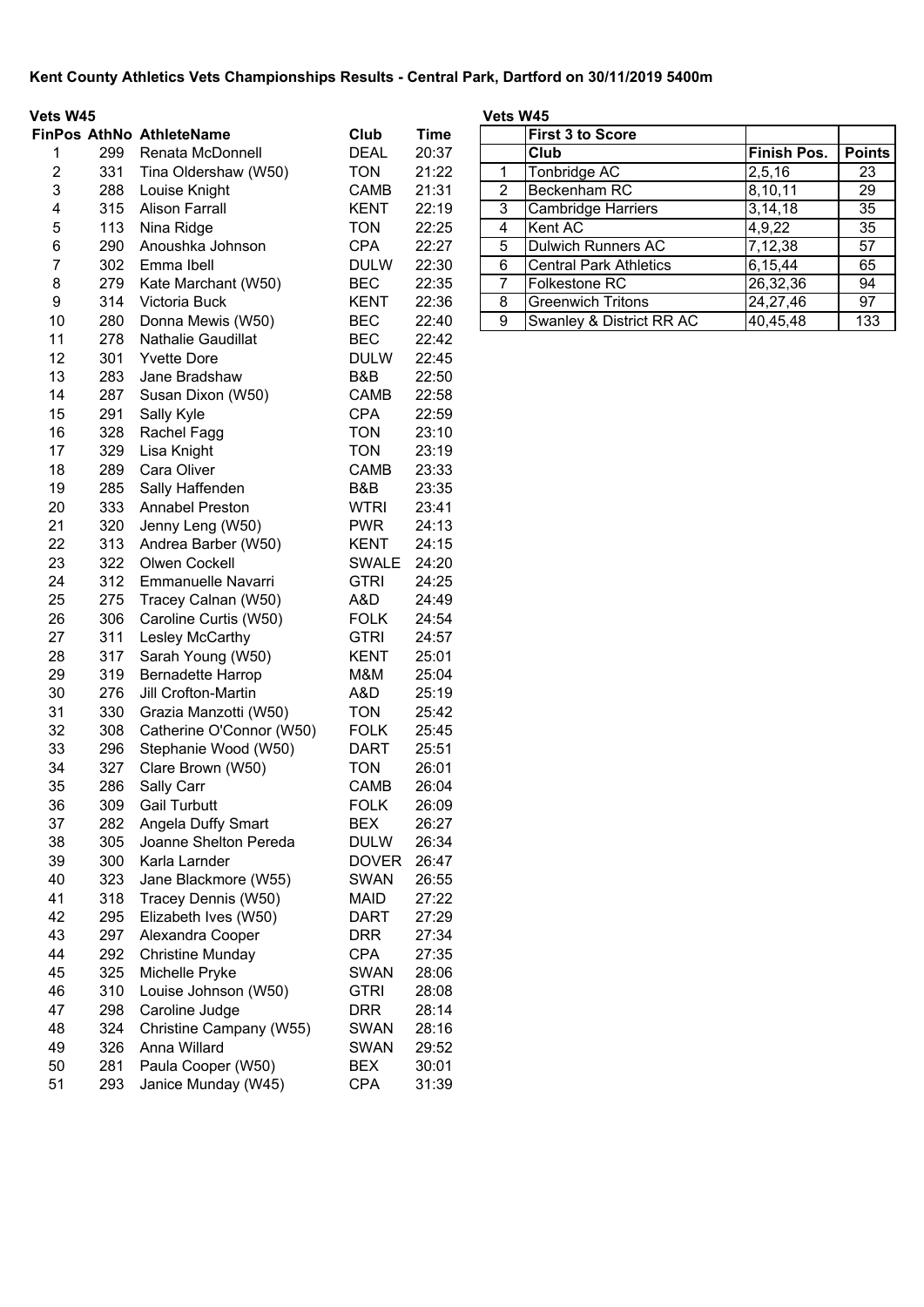| Vets W55 |     |                                 |              |       | Vets W55       |                         |
|----------|-----|---------------------------------|--------------|-------|----------------|-------------------------|
|          |     | <b>FinPos AthNo AthleteName</b> | Club         | Time  |                | <b>First 3 to Score</b> |
| 1        | 346 | Clare Elms                      | <b>DULW</b>  | 20:32 |                | Club                    |
| 2        | 347 | Angie Norris                    | <b>DULW</b>  | 22:56 | 1              | Kent AC                 |
| 3        | 352 | Nicky Hayes                     | KENT         | 23:54 | $\overline{2}$ | Canterbury Harr         |
| 4        | 353 | <b>Kate Williams</b>            | KENT         | 24:08 |                |                         |
| 5        | 359 | Michele Bradshaw (W60)          | TWH.         | 24:53 |                |                         |
| 6        | 357 | <b>Kim Howes</b>                | <b>SWALE</b> | 24:57 |                |                         |
| 7        | 340 | Elisabeth Batty (W60)           | CANT         | 26:00 |                |                         |
| 8        | 343 | Wendy Smith (W60)               | CANT         | 26:50 |                |                         |
| 9        | 356 | Julie Stoppani                  | MAID         | 26:58 |                |                         |
| 10       | 355 | Janice Moorekite (W60)          | LARK         | 27:33 |                |                         |
| 11       | 345 | Gillian Manning                 | DART         | 29:30 |                |                         |
| 12       | 349 | Catherine Pinchen               | <b>GTRI</b>  | 29:47 |                |                         |
| 13       | 337 | <b>Christine Pates</b>          | BEX          | 29:53 |                |                         |
| 14       | 354 | Janette Burnard                 | <b>LARK</b>  | 30:05 |                |                         |
| 15       | 351 | Zoe Gaffen (W60)                | KENT         | 30:15 |                |                         |
| 16       | 360 | Lucille Joannes (W60)           | TWH          | 30:31 |                |                         |
| 17       | 348 | Julie Gibbs (W60)               | <b>FOLK</b>  | 31:05 |                |                         |
| 18       | 344 | Ann Komzolik                    | CPA          | 32:03 |                |                         |
| 19       | 341 | Karen Hoult                     | <b>CANT</b>  | 33:38 |                |                         |
| 20       | 336 | Geraldine Legon (W60)           | BEX          | 34:40 |                |                         |

|   |     | Pos AthNo AthleteName | Club        | Time  | <b>IFirst 3 to Score</b>    |                            |    |
|---|-----|-----------------------|-------------|-------|-----------------------------|----------------------------|----|
|   | 346 | Clare Elms            | DULW        | 20:32 | lClub                       | <b>IFinish Pos. Points</b> |    |
| ∠ | 347 | Angie Norris          | <b>DULW</b> | 22:56 | Kent AC                     | 3.4.15                     | 22 |
|   | 352 | Nicky Hayes           | KENT        | 23:54 | <b>ICanterbury Harriers</b> | 7.8.19                     | 34 |